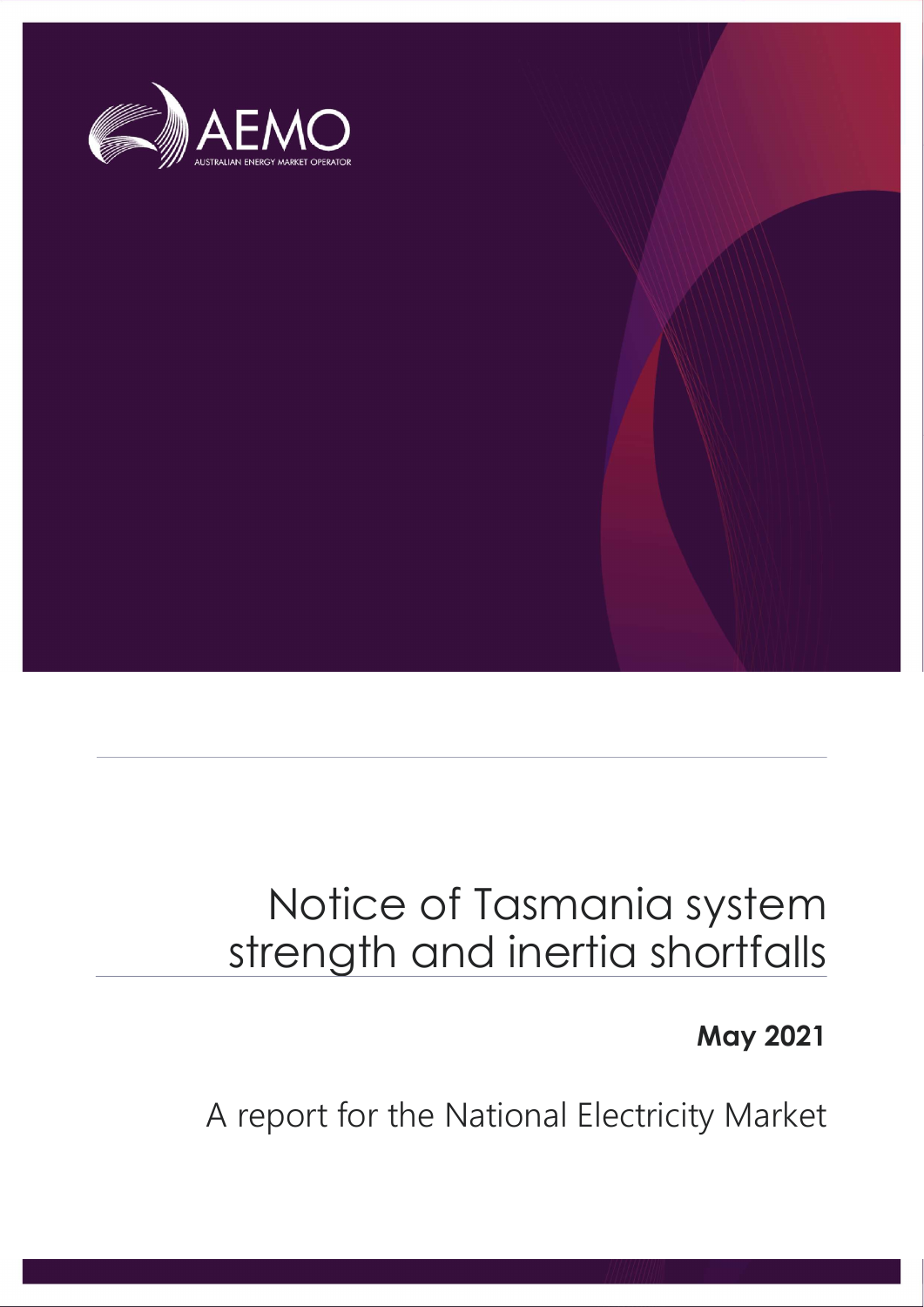# Important notice

#### PURPOSE

This report is a notice of AEMO's determination of inertia and system strength requirements and shortfalls for the Tasmania region of the National Electricity Market, for the purposes of clauses 5.20B and 5.20C of the National Electricity Rules (NER). It has been prepared by AEMO using studies performed using information available as at May 2021.

#### DISCLAIMER

This document or the information in it may be subsequently updated or amended. This document does not constitute legal or business advice, and should not be relied on as a substitute for obtaining detailed advice about the National Electricity Law, the National Electricity Rules, or any other applicable laws, procedures or policies. AEMO has made every effort to ensure the quality of the information in this document but cannot guarantee its accuracy or completeness.

Accordingly, to the maximum extent permitted by law, AEMO and its officers, employees and consultants involved in the preparation of this document:

- make no representation or warranty, express or implied, as to the currency, accuracy, reliability or completeness of the information in this document; and
- are not liable (whether by reason of negligence or otherwise) for any statements or representations in this document, or any omissions from it, or for any use or reliance on the information in it.

#### VERSION CONTROL

| Version | Release date | Changes          |
|---------|--------------|------------------|
|         | 7/5/2021     | Initial release. |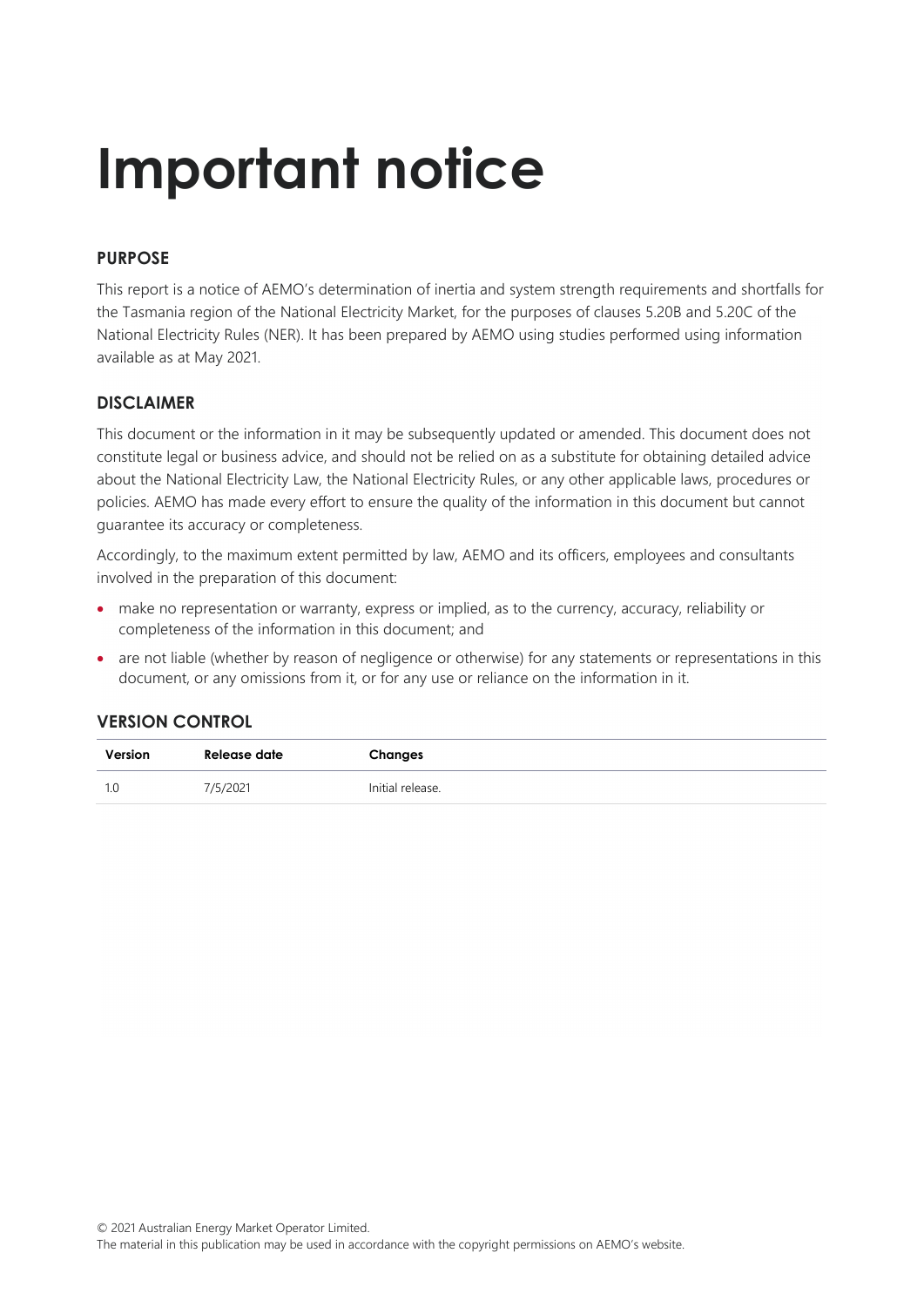### **Contents**

| 1. | Summary                                               | 4  |
|----|-------------------------------------------------------|----|
| 2. | <b>Background and drivers for changed projections</b> | 5  |
| 3. | Revised system strength outlook for Tasmania          | 6  |
| 4. | Revised inertia outlook for Tasmania                  | 10 |
| 5. | Next steps                                            |    |

### Tables

| Table 1 | 2021 declaration of Tasmania system strength shortfalls | $\overline{4}$ |
|---------|---------------------------------------------------------|----------------|
| Table 2 | 2021 declaration of Tasmania inertia shortfalls         | $\overline{A}$ |
| Table 3 | 2021 Tasmania system strength outlook                   | 6              |
| Table 4 | 2021 Tasmania inertia outlook                           | 10             |

### Figures

| Figure 1 | System strength outlook for Burnie under the traditional operations projections      | 8  |
|----------|--------------------------------------------------------------------------------------|----|
| Figure 2 | System strength outlook for George Town under the traditional operations projections | 8  |
| Figure 3 | System strength outlook for Risdon under the traditional operations projections      | 9  |
| Figure 4 | System strength outlook for Waddamana under the traditional operations projections   | 9  |
| Figure 5 | Inertia outlook for Tasmania under the traditional operations projection             | 11 |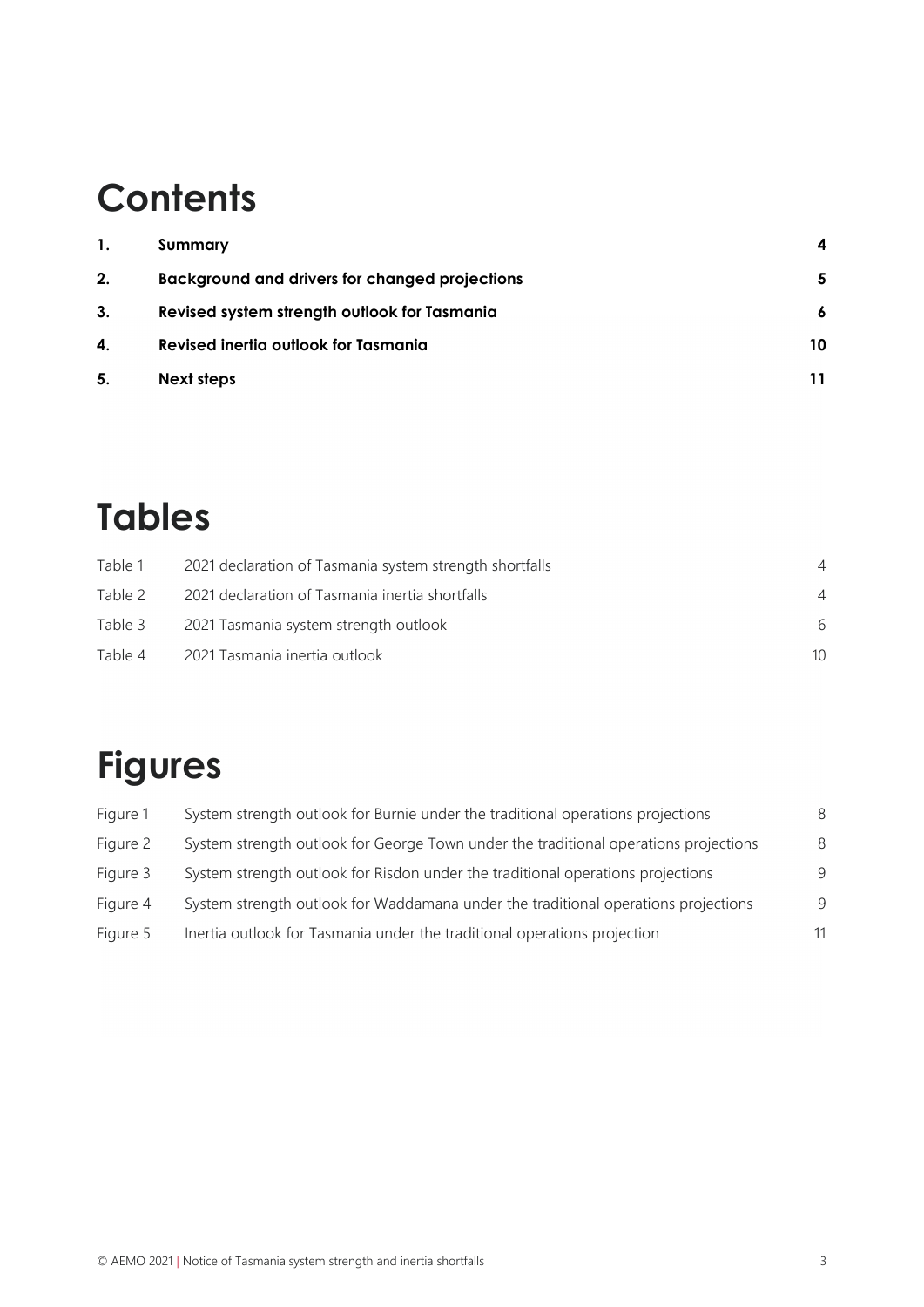# 1. Summary

In this document AEMO provides notification of system strength and inertia shortfalls to be addressed by TasNetworks for the Tasmania region of the National Electricity Market. These shortfalls were originally canvassed in the 2020 System Strength and Inertia (SSI) report<sup>1</sup> and are in addition to the shortfalls already addressed by TasNetworks following AEMO's November 2019 declaration<sup>2</sup>. AEMO has investigated the drivers behind the projections in the 2020 SSI report, and as a result is declaring immediate system strength and inertia shortfalls in Tasmania.

Table 1 shows the system strength shortfalls and Table 2 shows the inertia shortfalls, for the coming five years.<sup>3</sup>. A portion of these shortfall amounts are expected to be met by the existing contract made by TasNetworks with Hydro Tasmania.

| <b>Fault level node</b>             | <b>Fault level node class</b>         | 2019 shortfall addressed by<br><b>TasNetworks until April 2024</b><br>(megavolt amperes [MVA]) | System strength shortfall from<br>May 2021 to May 2026 (MVA) |
|-------------------------------------|---------------------------------------|------------------------------------------------------------------------------------------------|--------------------------------------------------------------|
| <b>Burnie 110 kilovolts</b><br>(kV) | Remote from synchronous<br>generation | 180                                                                                            | 200                                                          |
| <b>George Town</b><br>220 kV        | High inverter-based<br>resources      | 530                                                                                            | 770                                                          |
| Risdon 110 kV                       | Metropolitan load centre              | 320                                                                                            | 580                                                          |
| Waddamana<br>220 kV                 | Synchronous generation<br>centre      | 310                                                                                            | 620                                                          |

#### Table 1 2021 declaration of Tasmania system strength shortfalls

#### Table 2 2021 declaration of Tasmania inertia shortfalls

| Inertia requirement                                | 2019 shortfall addressed by TasNetworks<br>until April 2024<br>(megawatt seconds [MWs]) | Inertia shortfall from May 2021 to<br>May 2026 (MWs) |
|----------------------------------------------------|-----------------------------------------------------------------------------------------|------------------------------------------------------|
| Secure operating level of inertia<br>$(3,800$ MWs) | 2,350                                                                                   | 2,620                                                |

At all times, the services or activities delivered to meet the secure operating level of inertia (3,800 MWs) must only be sourced from within the Tasmania region<sup>4</sup>.

Addressing these system strength and inertia shortfalls will allow the network to continue to be operated securely<sup>5</sup>.

<sup>&</sup>lt;sup>1</sup> AEMO, 2020 System Strength and Inertia Report, December 2020, at https://aemo.com.au/-

<sup>/</sup>media/files/electricity/nem/planning\_and\_forecasting/operability/2020/2020-system-strength-and-inertia-report.pdf?la=en.

<sup>&</sup>lt;sup>2</sup> AEMO, Notice of Inertia and Fault Level Shortfalls in Tasmania, November 2019, at https://aemo.com.au/-

<sup>/</sup>media/files/electricity/nem/security\_and\_reliability/system-security-market-frameworks-review/2019/notice-of-inertia-fault-level-shortfalls-tasmania-nov-2019.pdf?la=en.

<sup>&</sup>lt;sup>3</sup> Projected fault level and inertia amounts are based on the 'traditional operations' projections outlined in the 2020 SSI report over the five-year horizon, under a specific set of modelling assumptions.

<sup>4</sup> This requirement arises because AEMO considers Tasmania to always be an electrical island within the NEM due to its asynchronous interconnection via Basslink. For more information please see the 2020 System Strength and Inertia Report.

<sup>&</sup>lt;sup>5</sup> The declaration of this shortfall does not remove the need for generators (when applicable) to mitigate their impact on system strength.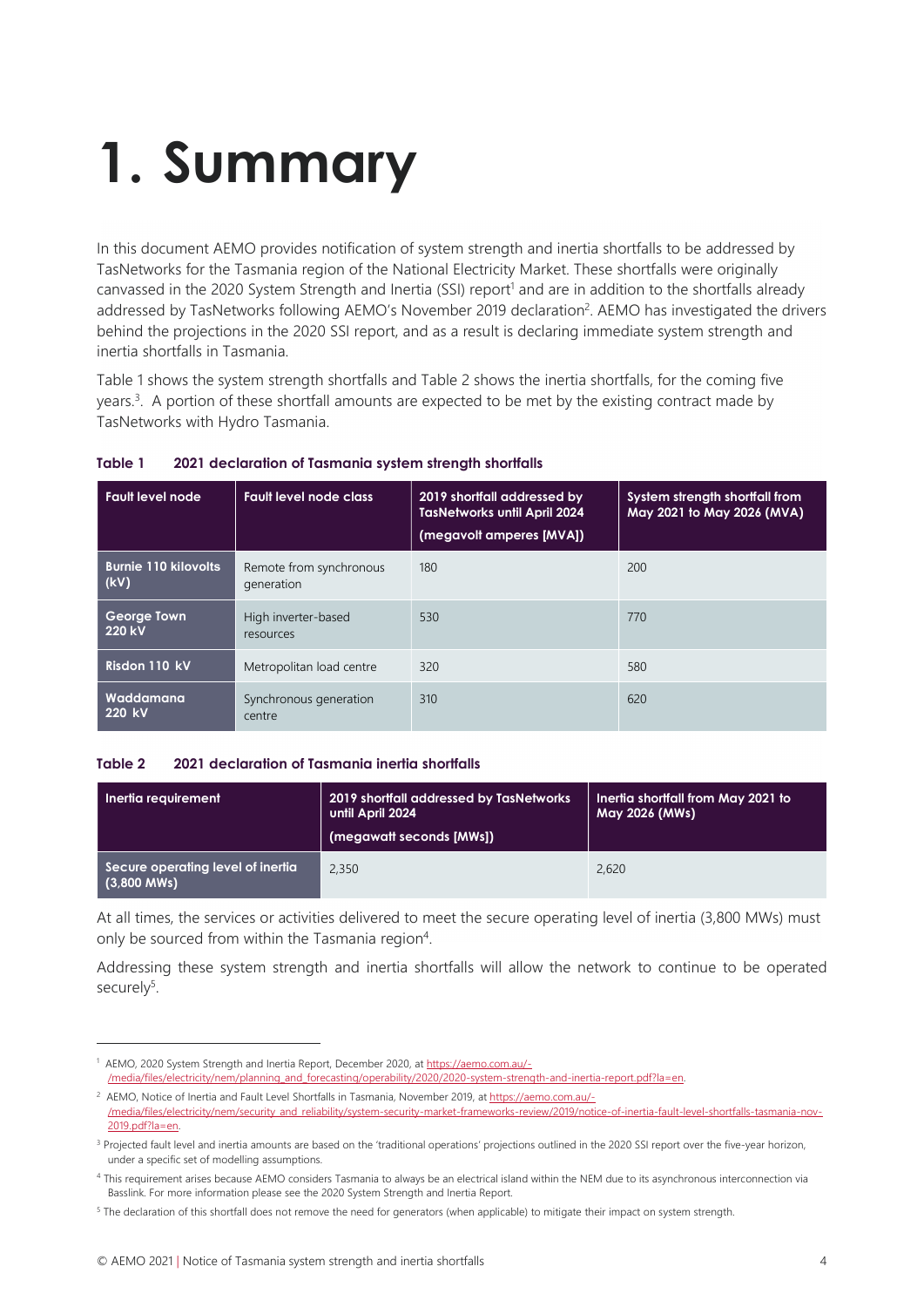## 2. Background and drivers for changed projections

System strength and inertia are critical requirements for a secure power system. A minimum level of system strength is required for the power system to remain stable, particularly for stability of the voltage waveform. Inertia, in conjunction with frequency control services, is needed for maintaining the power system frequency within limits<sup>6</sup>.

Power system services such as system strength and inertia have traditionally been provided by large thermal and hydro synchronous generation. Ongoing trends in the National Electricity Market – commissioning of new utility-scale generation resources, changes in behaviour of synchronous generators in the market, and decreases in minimum demand – are having significant implications for the future operation of synchronous generation units, and the provision of associated power system services.

In November 2019, AEMO declared system strength and inertia shortfalls in Tasmania<sup>7</sup>. Those shortfalls have been addressed by TasNetworks entering into a commercial agreement with Hydro Tasmania for the provision of system strength and inertia services, which expires in April 2024.

In December 2020, AEMO published updated projections showing the risk of larger shortfall magnitudes and durations for system strength and inertia in Tasmania than those declared in 2019. Since the December 2020 publication, AEMO has investigated the drivers of these increased projections and has found that a greater proportion of Tasmanian load is projected to be supplied from Victoria via Basslink during the middle of the day. This is a result of:

- $\bullet$  declining minimum demand projections for Victoria (largely due to increased distributed PV projections)<sup>8</sup> resulting in higher exports of variable renewable energy from Victoria to Tasmania via Basslink, timed with
- a continued expectation that Tasmanian minimum operational demand will move more 'firmly' to the early afternoon, meaning that minimum demand may be met by utility-scale solar rather than from synchronous machines.

This increased supply via Basslink is indicated to displace local synchronous sources of generation which would otherwise be projected to provide system strength and inertia. AEMO has also confirmed that these projections are consistent with observed trends in actual dispatch and interconnector flows for 2019 and 2020.

As such, AEMO has now firmed its view of the projections provided in the 2020 SSI report. AEMO has formed the view that it is likely that system strength shortfalls and inertia shortfalls will arise on the basis of those projections and declares shortfalls accordingly.

<sup>&</sup>lt;sup>6</sup> AEMO's Power System Requirements paper, published in July 2020, provides further detail on these electrical phenomena, at https://www.aemo.com.au/-/media/Files/Electricity/NEM/Security\_and\_Reliability/Power-system-requirements.pdf.

<sup>&</sup>lt;sup>7</sup> AEMO, Notice of Inertia and Fault Level Shortfalls in Tasmania, November 2019, at https://aemo.com.au/-/media/files/electricity/nem/security\_and\_reliability/system-security-market-frameworks-review/2019/notice-of-inertia-fault-level-shortfalls-tasmania-nov-2019.pdf?la=en.

<sup>&</sup>lt;sup>8</sup> As provided in AEMO's 2020 Electricity Statement of Opportunities, August 2020, at https://aemo.com.au/-/media/files/electricity/nem/planning\_and\_ forecasting/nem\_esoo/2020/2020-electricity-statement-of-opportunities.pdf?la=en.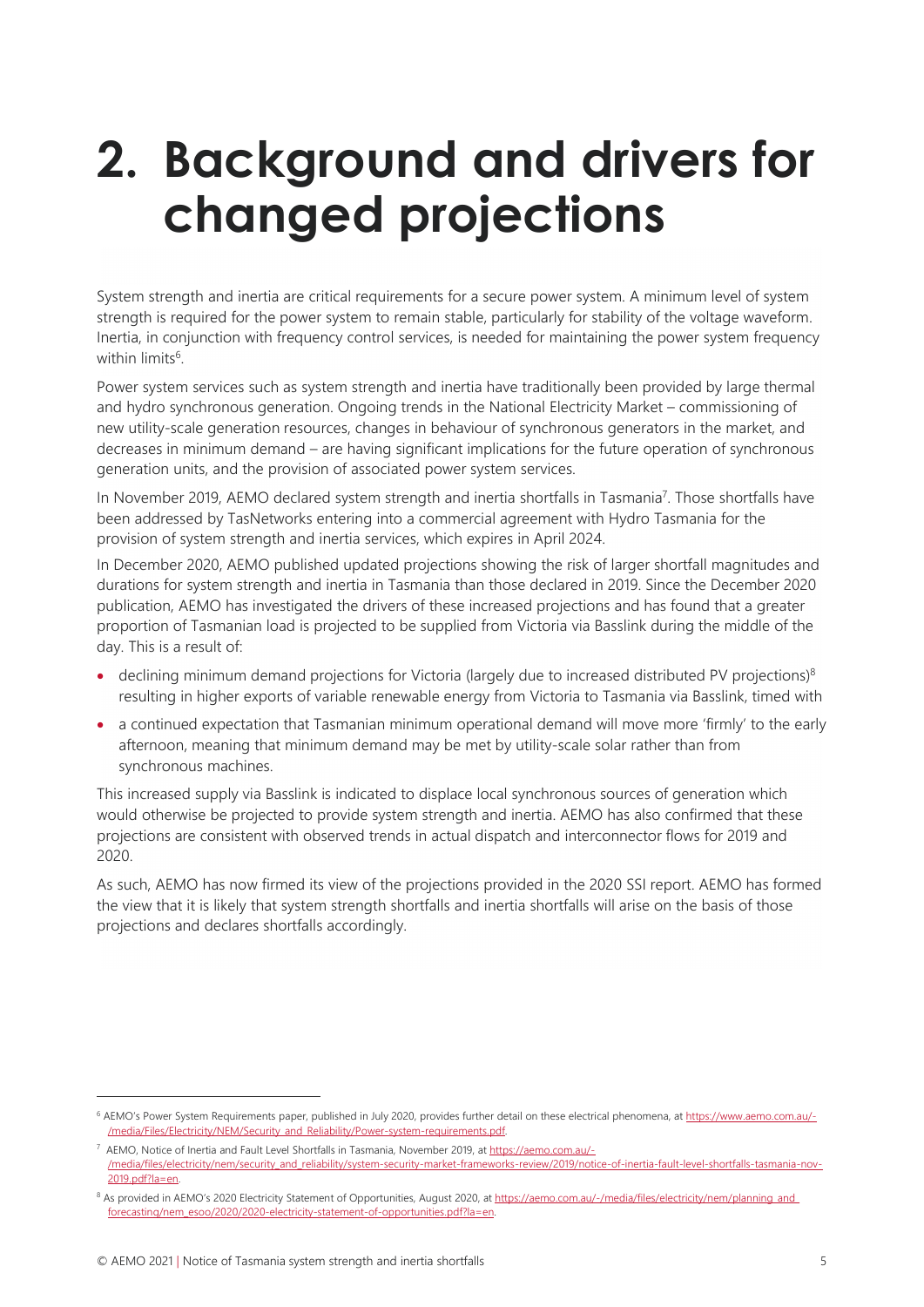## 3. Revised system strength outlook for Tasmania

AEMO has compared the updated system strength and inertia projections prepared for the 2020 SSI Report<sup>9</sup> against the minimum three phase fault level requirements for each fault level node in Tasmania<sup>10</sup>, and observes potential shortfalls for system strength at each of the nodes within the coming five years<sup>11</sup>.

AEMO has assessed whether there is or is likely to be a fault level shortfall in the Tasmania region. As a result of its assessment, AEMO declares immediate shortfalls as noted in Table 3.

It is noted that in the 2020 SSI report, AEMO extended the previous 2019 declaration beyond the end of the existing contract with Hydro Tasmania. This 2021 system strength shortfall declaration supersedes that extension because the shortfalls declared here are larger than those declared under the 2020 SSI report.

Figures 1 to 4 show the fault level projections for each year against the minimum requirements for each fault level node. AEMO is also releasing an attachment, the 2021 System strength and inertia workbook<sup>12</sup>, providing the data used to prepare these charts.

| Value                                                             | Three phase fault level (MVA) |  |
|-------------------------------------------------------------------|-------------------------------|--|
| Burnie fault level node A                                         |                               |  |
| Minimum pre-contingent three phase fault level <sup>8</sup>       | 850                           |  |
| Minimum post-contingent three phase fault level <sup>8</sup>      | 560                           |  |
| Available 99% of time $\circ$                                     | 350                           |  |
| Existing system strength contract until April 2024 <sup>D</sup>   | 180                           |  |
| 2021 system strength shortfall declared from May 2021 to May 2026 | 200                           |  |
| George Town fault level node                                      |                               |  |
| Minimum pre-contingent three phase fault level                    | 1,450                         |  |
| Available 99% of time $\circ$                                     | 650                           |  |
| Existing system strength contract until April 2024 <sup>D</sup>   | 530                           |  |
| 2021 system strength shortfall declared from May 2021 to May 2026 | 770                           |  |

#### Table 3 2021 Tasmania system strength outlook

12 Available via https://aemo.com.au/en/energy-systems/electricity/national-electricity-market-nem/nem-forecasting-and-planning/planning-for-operability.

<sup>&</sup>lt;sup>9</sup> AEMO, 2020 System Strength and Inertia Report, December 2020, at https://aemo.com.au/-

<sup>/</sup>media/files/electricity/nem/planning\_and\_forecasting/operability/2020/2020-system-strength-and-inertia-report.pdf?la=en.

<sup>10</sup> The system strength requirements, comprising the fault level nodes and the minimum three phase fault level requirements, were prepared in compliance with the System Strength Requirements Methodology (via https://www.aemo.com.au/-/media/Files/Electricity/NEM/Security\_and\_Reliability/System-Security-Market-Frameworks-Review/2018/System\_Strength\_Requirements\_Methodology\_PUBLISHED.pdf), including the use of detailed electromagnetic transient (EMT) analysis, and are reported and declared in the 2020 System Strength and Inertia Report accessible via https://www.aemo.com.au/-/media/files/electricity/nem/planning\_and\_forecasting/Operability/2020/2020-System-Strength-and-Inertia-Report.

<sup>&</sup>lt;sup>11</sup> Since the 2019 system strength and inertia shortfall declarations for Tasmania, AEMO has standardised its fault level calculation method to assume a conservative network status which does not presume a particular generation dispatch configuration. This is implemented by imposing a 'flat' condition in the network simulation – that is, setting busbar voltages to their nominal values (one per unit), setting voltage angles to zero at busbars, and removing any fault level contribution from loads, shunt reactive equipment and line-charging. This calculation produces slightly lower fault level values at some busbars compared to the previous approaches.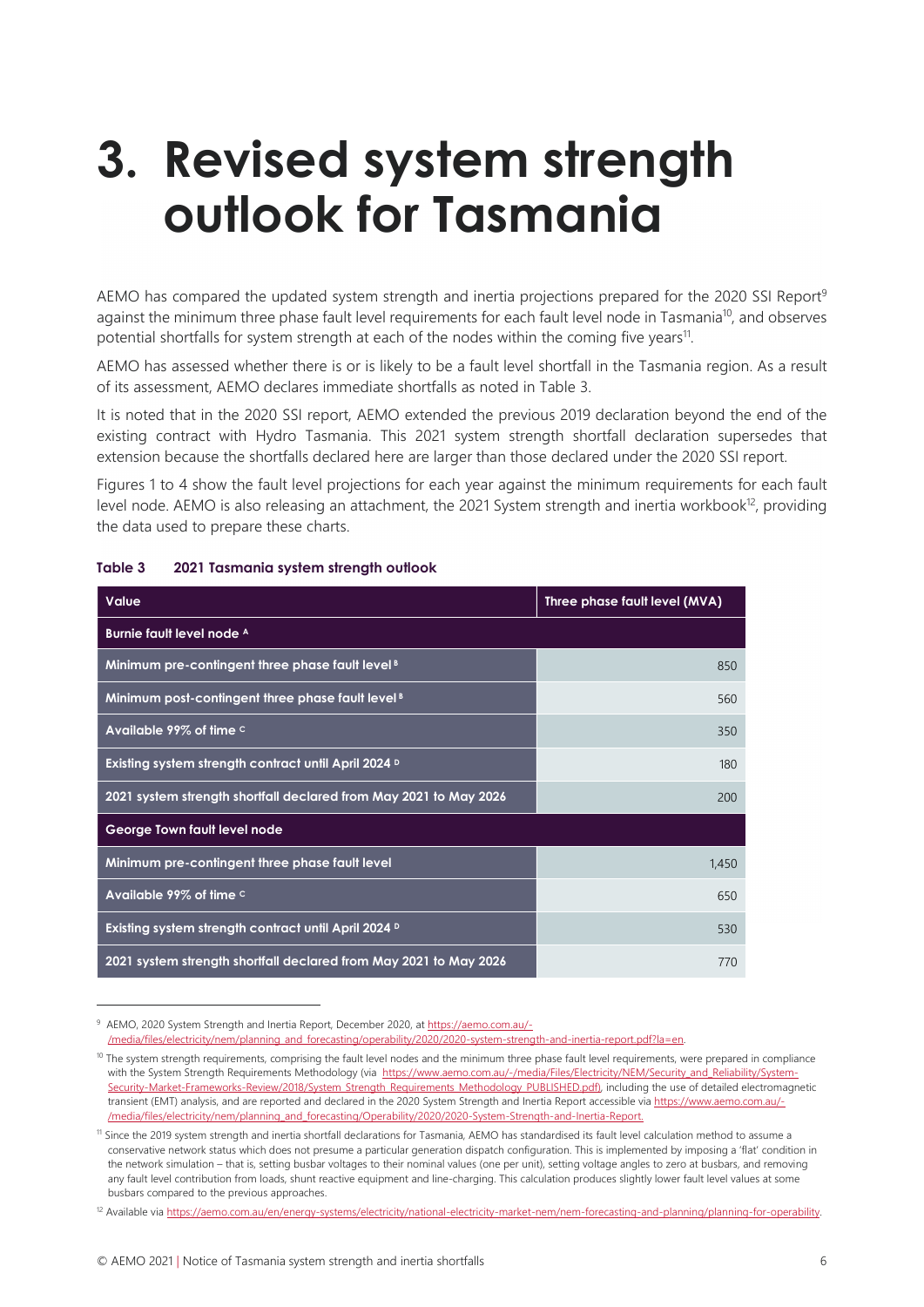| Value                                                             | Three phase fault level (MVA) |  |
|-------------------------------------------------------------------|-------------------------------|--|
| Risdon fault level node                                           |                               |  |
| Minimum pre-contingent three phase fault level                    | 1,330                         |  |
| Available 99% of time $\circ$                                     | 750                           |  |
| Existing system strength contract until April 2024 <sup>D</sup>   | 320                           |  |
| 2021 system strength shortfall declared from May 2021 to May 2026 | 580                           |  |
| Waddamana fault level node                                        |                               |  |
| Minimum pre-contingent three phase fault level                    | 1,400                         |  |
| Available 99% of time $\circ$                                     | 790                           |  |
| Existing system strength contract until April 2024 <sup>D</sup>   | 310                           |  |
| 2021 system strength shortfall declared from May 2021 to May 2026 | 620                           |  |

- A. In the 2020 SSI Report, AEMO decided to assess the Burnie system strength shortfalls against the post-contingent minimum level rather than the pre-contingent minimum level, and this approach also applied in this report. This is consistent with treatment of most other fault level nodes in the NEM. Shortfalls for the other fault level nodes in Tasmania are assessed against their pre-contingent levels because those nodes have specific local requirements which must be met for the pre-contingent levels, namely to do with maintaining Basslink requirements, switching requirements for local reactive plant, and some power quality requirements for metropolitan load centres. All pre- and post-contingency levels have been assessed in alignment with ensuring maintenance of a secure operating state.
- B. The 2019 system strength shortfall declared for the Burnie node was declared based on a pre-contingent fault level requirement of 750 MVA. In 2020 as a result of updated EMT models, this pre-contingent fault level requirement was reviewed and changed to 850 MVA in the 2020 SSI Report. In addition, the post-contingent level was reviewed and changed to 560 MVA.
- C. Projected fault levels exclude the contribution from existing system strength services procured by TasNetworks to fulfil the 2019 system strength shortfall. The projections are based on the traditional operation projections outlined in the 2020 SSI report, taken over the five-year horizon and through applying a specific set of modelling assumptions. These projections exclude the impact of frequency control ancillary service (FCAS) constraints in Tasmania as the market modelling does not model the FCAS markets. As a result, the market modelling projections are likely to be slightly more pessimistic than if the FCAS constraints were modelled. The values selected for this table show the lowest fault level projections across the five-year outlook period and are rounded down to the nearest 10.

D. System strength services procured by TasNetworks to fulfil the system strength shortfall declared by AEMO in 2019.

Figures 1 to 4 show the system strength outlook for each fault level node in Tasmania<sup>13,14</sup>, and do not include the system strength contributions from the existing agreement to address the 2019 SSI shortfalls.

<sup>&</sup>lt;sup>13</sup> Please refer to the 2021 System strength and inertia workbook for the data behind Figures 1 to 4, at https://aemo.com.au/en/energysystems/electricity/national-electricity-market-nem/nem-forecasting-and-planning/planning-for-operability.

<sup>&</sup>lt;sup>14</sup> When reading a system strength outlook chart, the dashed black lines show the minimum three phase fault level requirement and the coloured lines show the projected fault level available for each year in the outlook, arranged by the percentage of time for each year that each fault level amount is indicated to be available. Where the projection is that the minimum requirement amount will not be available for at least 99% of the year, AEMO may consider declaring a system strength shortfall.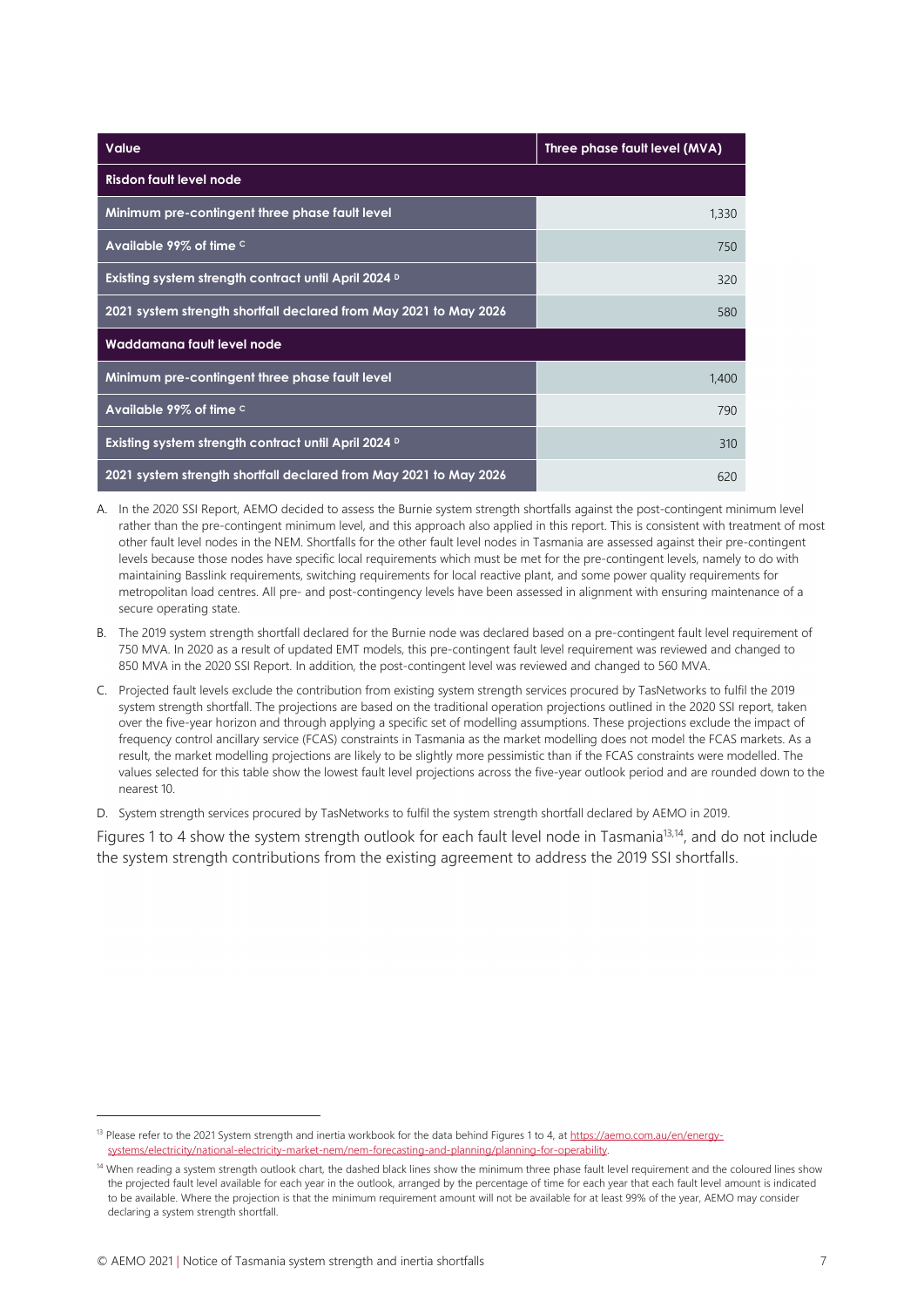Figure 1 shows the Burnie outlook including fault level below the requirement for 40% of the year in 2025-26, and a worst-case shortfall of 200MVA (for 1% of the time) across the 5-year horizon.



Figure 1 System strength outlook for Burnie under the traditional operations projections

Figure 2 shows the George Town outlook including fault level below the requirement for 37% of the year in 2025-26, and a worst-case shortfall of 770 MVA (for 1% of the time) across the 5-year horizon.



Figure 2 System strength outlook for George Town under the traditional operations projections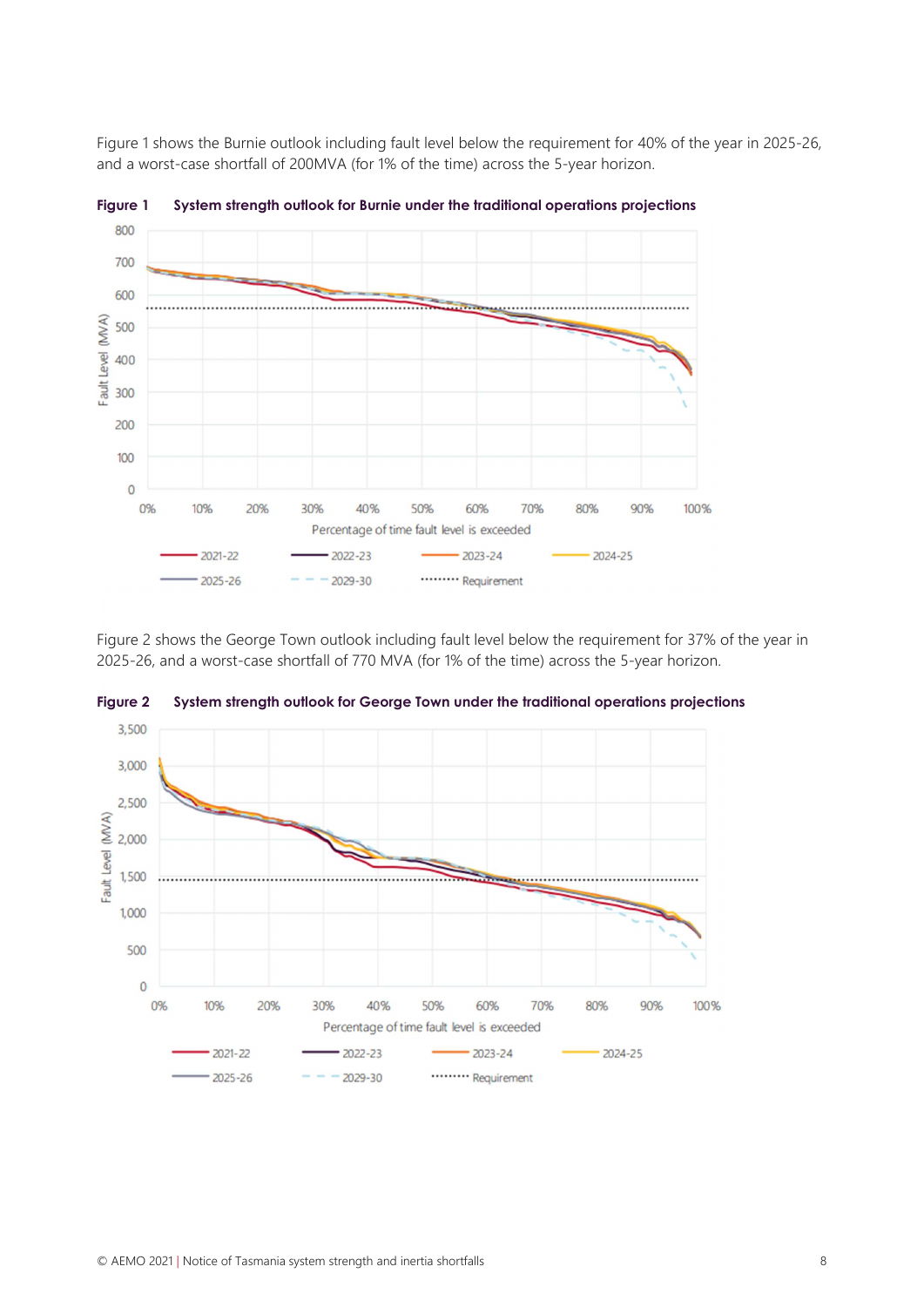Figure 3 shows the Risdon outlook including fault level below the requirement for 29% of the year in 2025-26, and a worst-case shortfall of 580 MVA (for 1% of the time) across the 5-year horizon.



Figure 3 System strength outlook for Risdon under the traditional operations projections

Figure 4 shows the Waddamana outlook including fault level below the requirement for 17% of the year in 2025-26, and a worst-case shortfall of 620 MVA (for 1% of the time) across the 5-year horizon.



Figure 4 System strength outlook for Waddamana under the traditional operations projections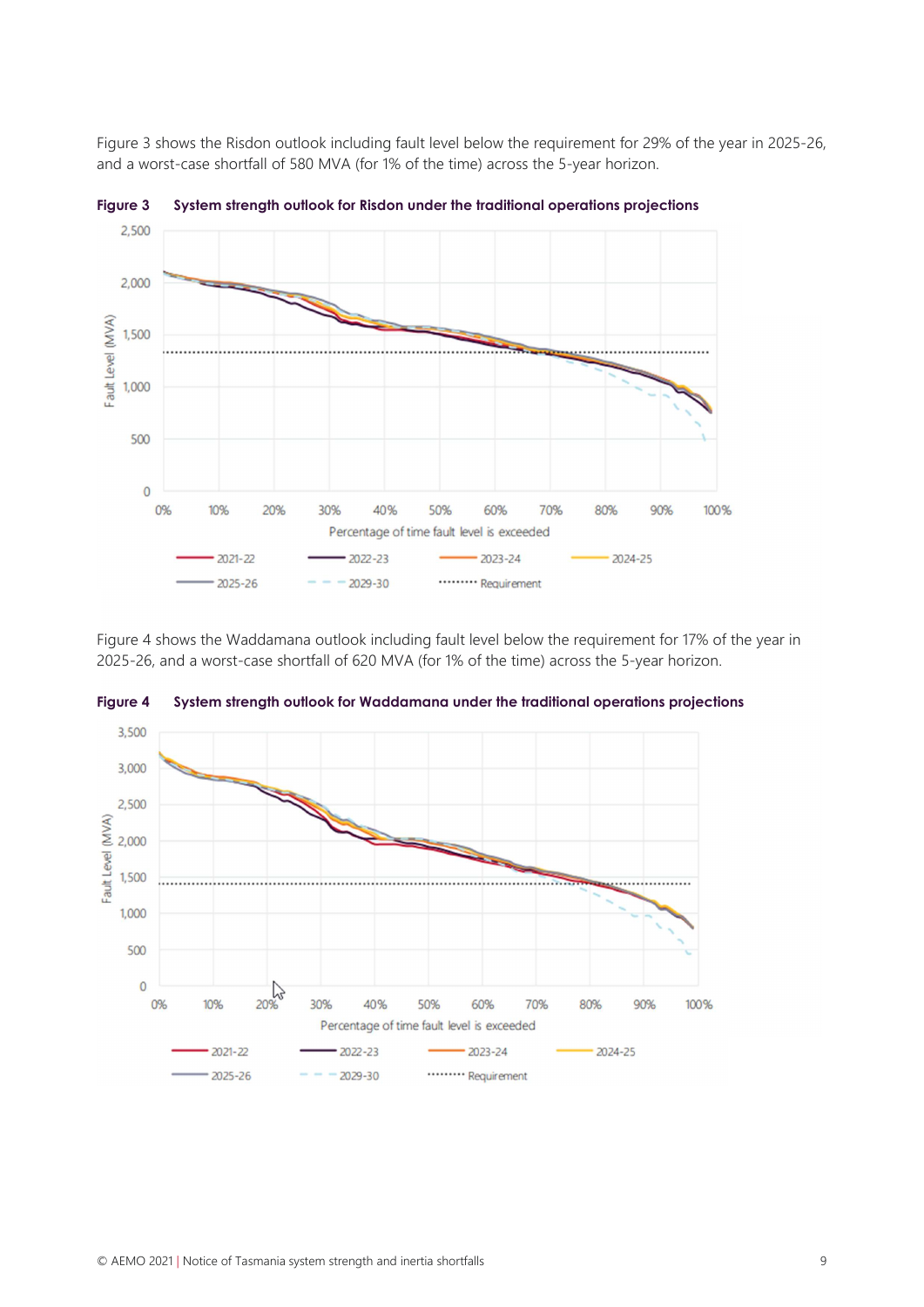## 4. Revised inertia outlook for Tasmania

AEMO has compared the updated system strength and inertia projections prepared for the 2020 SSI Report<sup>15</sup> against the minimum threshold level of inertia and the secure operating level of inertia for the Tasmania region<sup>16</sup>, and observes a potential shortfall against the secure operating level of inertia within the coming five years.

AEMO has assessed whether there is or is likely to be an inertia shortfall in the Tasmania region. As a result of its assessment, AEMO declares an immediate shortfall as noted in Table 4.

It is noted that in the 2020 SSI report, AEMO extended the previous 2019 declaration beyond the end of the existing contract with Hydro Tasmania. This 2021 declaration supersedes that extension because the shortfalls declared here are larger than those declared under the 2020 SSI report.

Figure 5 shows the inertia projections for each year against the minimum requirements. AEMO is also releasing an attachment, the 2021 System strength and inertia workbook<sup>17</sup>, providing the data used to prepare this chart.

At all times, the inertia delivered to meet the secure operating level of inertia (3,800 MWs) must only be sourced from within the Tasmania region as AEMO considers Tasmania to always be an electrical island within the NEM due to its asynchronous connection (Basslink).

AEMO is increasingly seeing fast frequency response (FFR) services being used as a partial substitute for inertial response (measured in MWs) for the secure operating level of inertia in the NEM. To address the shortfall declared for secure operating level of inertia, TasNetworks may wish to explore the substitution of inertial response with an appropriate level of FFR.

| Value                                                                                                                            | Inertia (MWs) |
|----------------------------------------------------------------------------------------------------------------------------------|---------------|
| Minimum threshold level of inertia requirement                                                                                   | 3,200         |
| Secure operating level of inertia requirement A                                                                                  | 3,800         |
| Available 99% of time B                                                                                                          | 1.180         |
| Existing inertia contract until April 2024 <sup>c</sup>                                                                          | 2,350         |
| 2021 Inertia shortfall declared against the secure<br>operating level of inertia requirement from May 2021 to<br><b>May 2026</b> | 2,620         |

#### Table 4 2021 Tasmania inertia outlook

<sup>15 2020</sup> System Strength and Inertia Report at https://www.aemo.com.au/-/media/files/electricity/nem/planning\_and\_forecasting/Operability/2020/2020-System-Strength-and-Inertia-Report

<sup>&</sup>lt;sup>16</sup> The inertia requirements, comprising the minimum threshold level of inertia and the secure operating level of inertia, were prepared in compliance with the Inertia Requirements Methodology accessible via https://www.aemo.com.au/-/media/Files/Electricity/NEM/Security\_and\_Reliability/System-Security-Market-Frameworks-Review/2018/Inertia\_Requirements\_Methodology\_PUBLISHED.pdf, including the use of detailed electromagnetic transient (EMT) analysis, and are reported and declared in the 2020 System Strength and Inertia Report accessible via https://www.aemo.com.au/- /media/files/electricity/nem/planning\_and\_forecasting/Operability/2020/2020-System-Strength-and-Inertia-Report.

<sup>&</sup>lt;sup>17</sup> That workbook, along with a copy of this report, is available via https://aemo.com.au/en/energy-systems/electricity/national-electricity-market-nem/nemforecasting-and-planning/planning-for-operability.